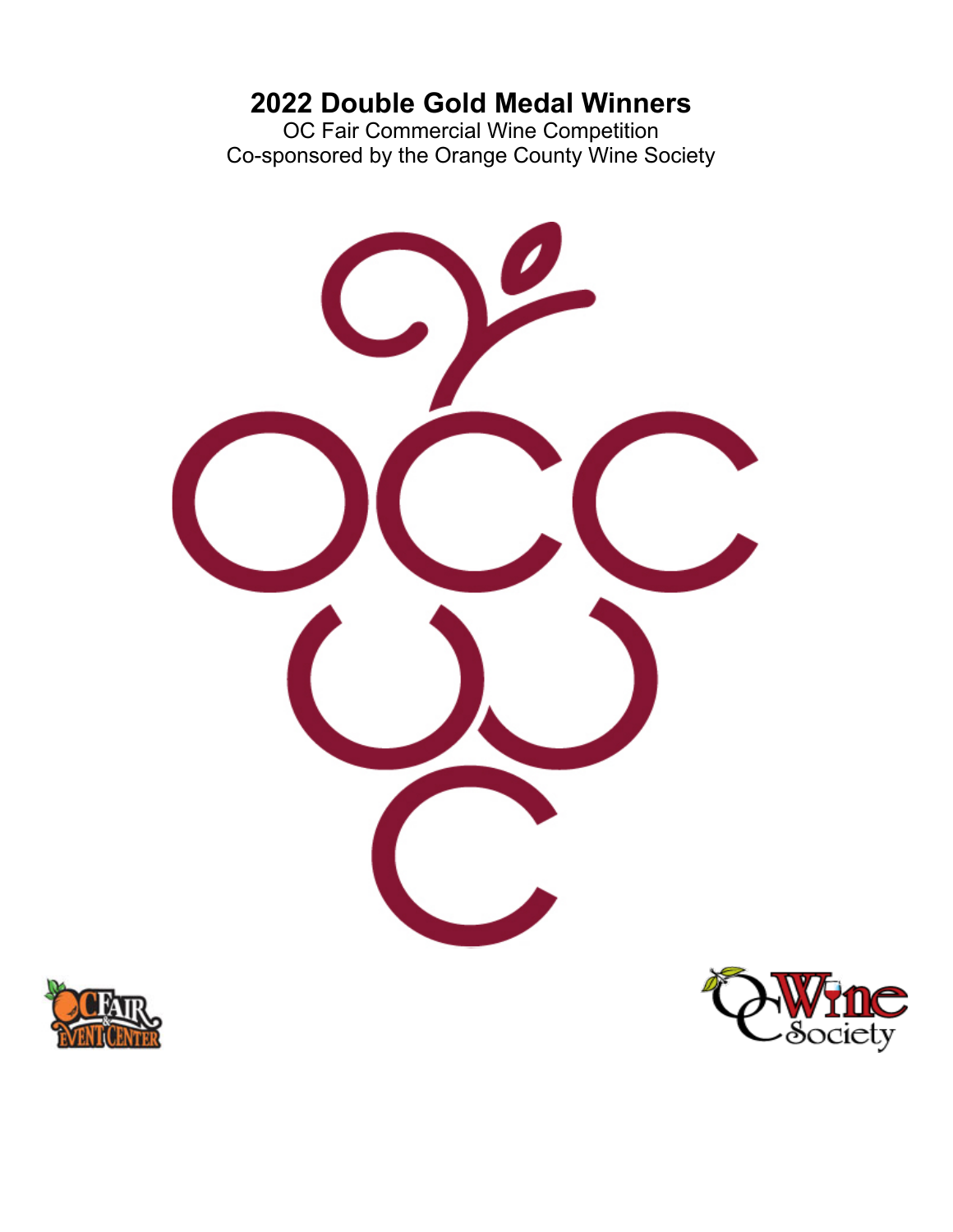### **Navarro Vineyards**

97 Points 2019 Riesling 100% Riesling; Late Harvest, Cluster Select Anderson Valley AVA

# **Schug**

97 Points 2021 Sauvignon Blanc Sonoma Coast AVA

### **Wilson Family Winery**

97 Points 2019 Zinfandel Zanfandel, Knotty & Twisted California

#### **Ammons Horn**

96 Points 2018 Sparkling Rosé 100% Pinot Noir California

### **pureCru Winery**

96 Points 2016 Prop Red-Cab Sauv Cab Sauv 55%, Cab Franc 18%, Merlot 9%, Sangiovese 18% Napa Valley AVA

### **Rancho de Philo**

96 Points NV Sherry Mission grape Cucamonga Valley AVA

#### **Shale Oak**

96 Points 2019 Rhône Style CA Blends - Red Syrah 40%, Zinfandel 30%, Petite Sirah 20%, Petit Verdot 10% Willow Creek AVA

# **Sky Valley Cellars**

96 Points 2021 Rosé Italian Varietals 100% Sangiovese Ramona Valley AVA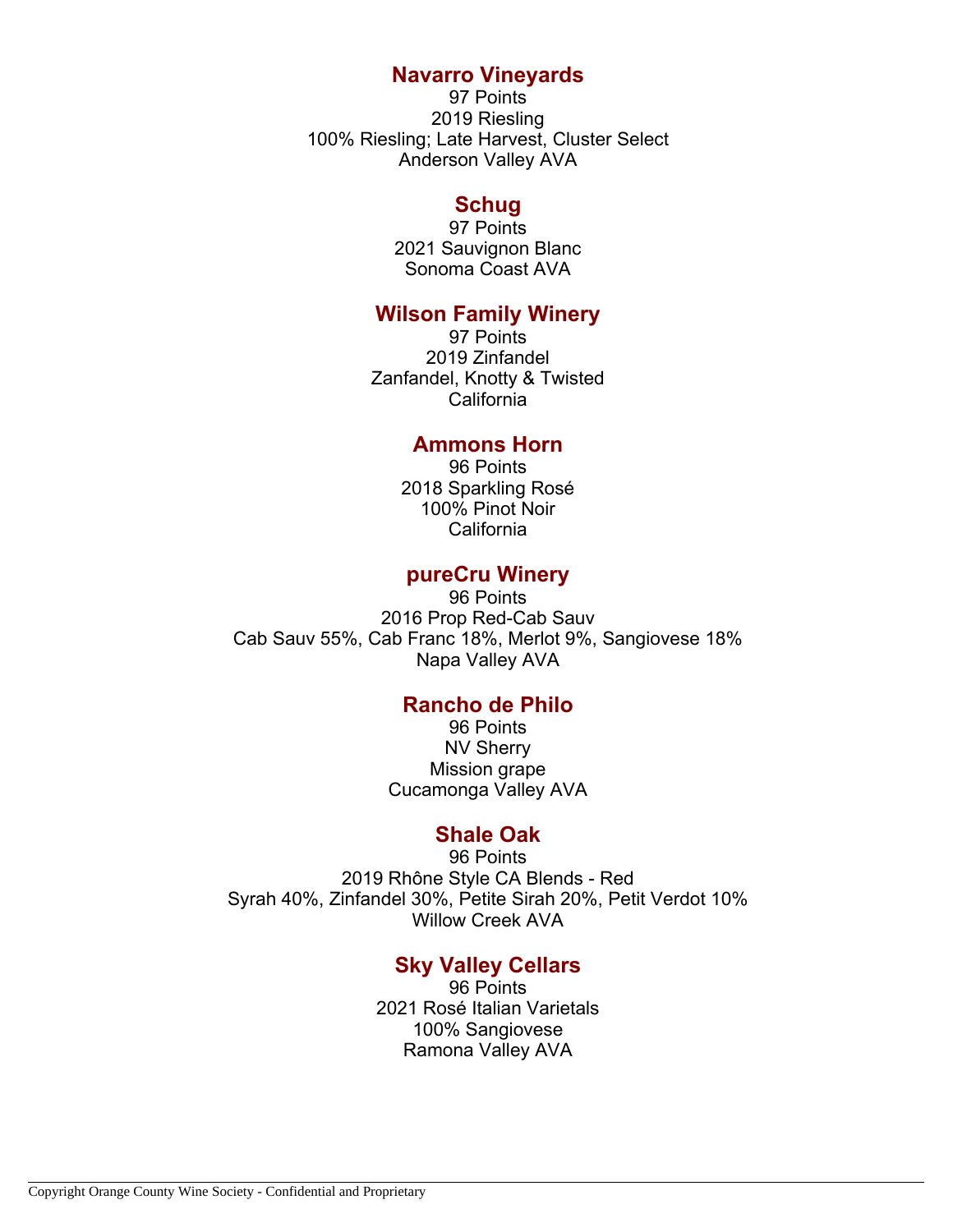### **Trevor Grace**

96 Points 2020 Touriga Nacional **Estate** El Dorado AVA

#### **Balverne**

95 Points 2021 Sauvignon Blanc **Estate** Chalk Hill AVA

# **Brander Vineyard**

95 Points 2021 Sauvignon Blanc Estate, Stainless Steel Los Olivos District AVA, Estate, Brander Vineyard

#### **Clos du Bois**

95 Points 2021 Pinot Grigio California

### **Dubost**

95 Points 2019 Prop Red-Syrah 50% Syrah, 25% Malbec, 25% Petit Verdot; Estate Adelaida District AVA

#### **Eberle**

95 Points 2020 Syrah Paso Robles AVA, Steinbeck Vineyard

#### **Engine House**

95 Points 2021 Sauvignon Blanc 100% Sauvignon Blanc Lake County

#### **Jeff Runquist**

95 Points 2020 Graciano Paso Robles AVA, Three Wines Vineyard

### **Jeff Runquist**

95 Points 2020 Ruby Port Fortified Wine; 55% Souzao, 35% Tinta Cao, 10% Alvareho Amador County, Peroni Ranch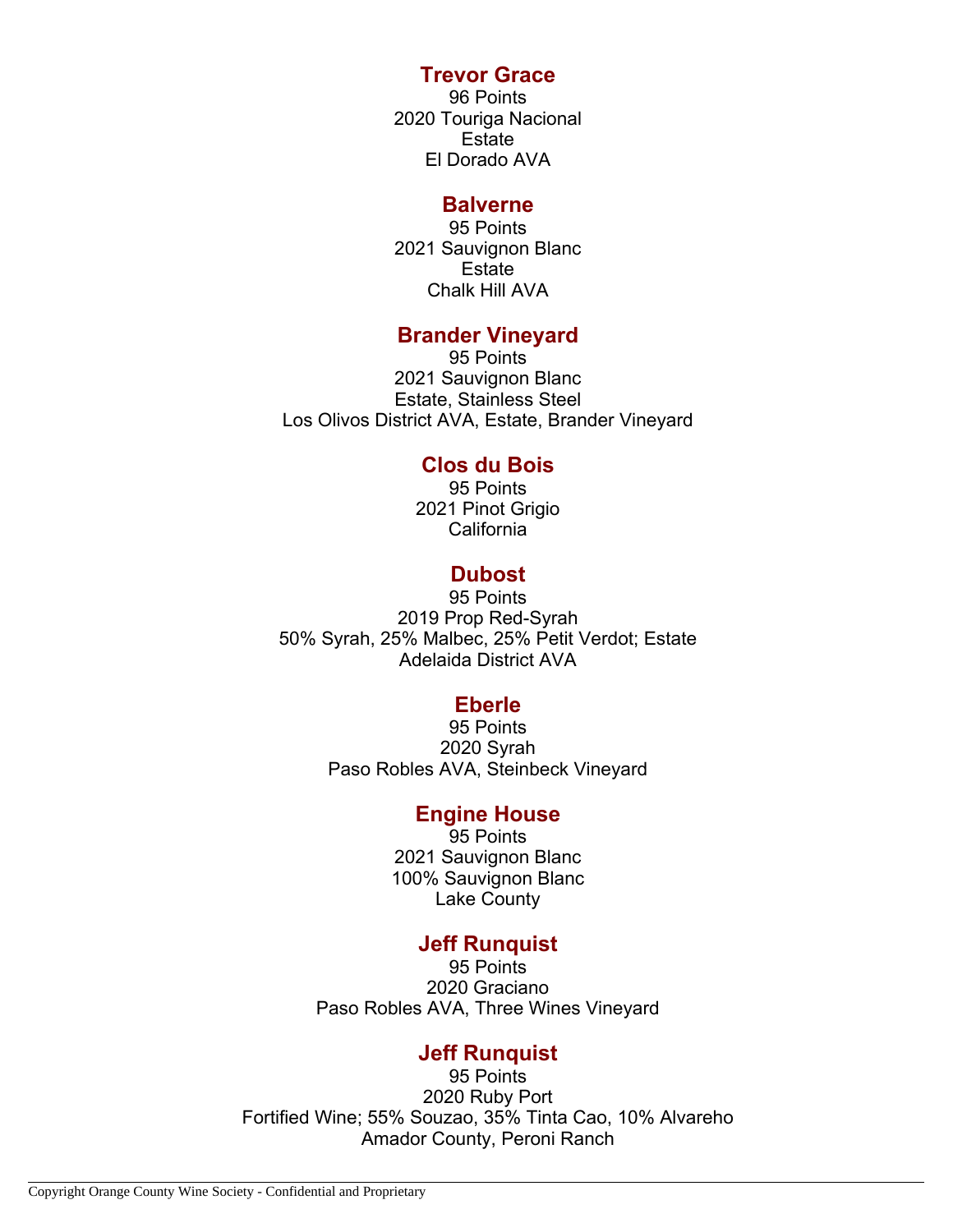#### **Macchia**

95 Points 2020 Barbera Sierra Foothills AVA, Cooper Ranch Vineyard

#### **Macchia**

95 Points 2020 Zinfandel Old Vine Lodi AVA, Mohr Fry Vineyard

#### **Macchia**

95 Points 2020 Zinfandel Old Vine Lodi AVA

#### **Macchia**

95 Points 2020 Zinfandel Old Vine Lodi AVA

### **Sunce Winery & Vineyard**

95 Points 2020 Barbera Amador County, Lyman Vineyard

### **Wood Family Vineyards**

95 Points 2019 Syrah Livermore Valley AVA

#### **Carter Estate Winery**

94 Points 2015 Sparkling Blanc de Blancs South Coast AVA

#### **Dubost**

94 Points 2019 Petite Sirah Paso Robles Adelaida District AVA, Worth Hill Vineyard

#### **Dubost**

94 Points 2020 Rhône Style Blends - White 50% Viognier, 30% Grenache Blanc, 20% Roussanne; Paso Robles Adelaida District AVA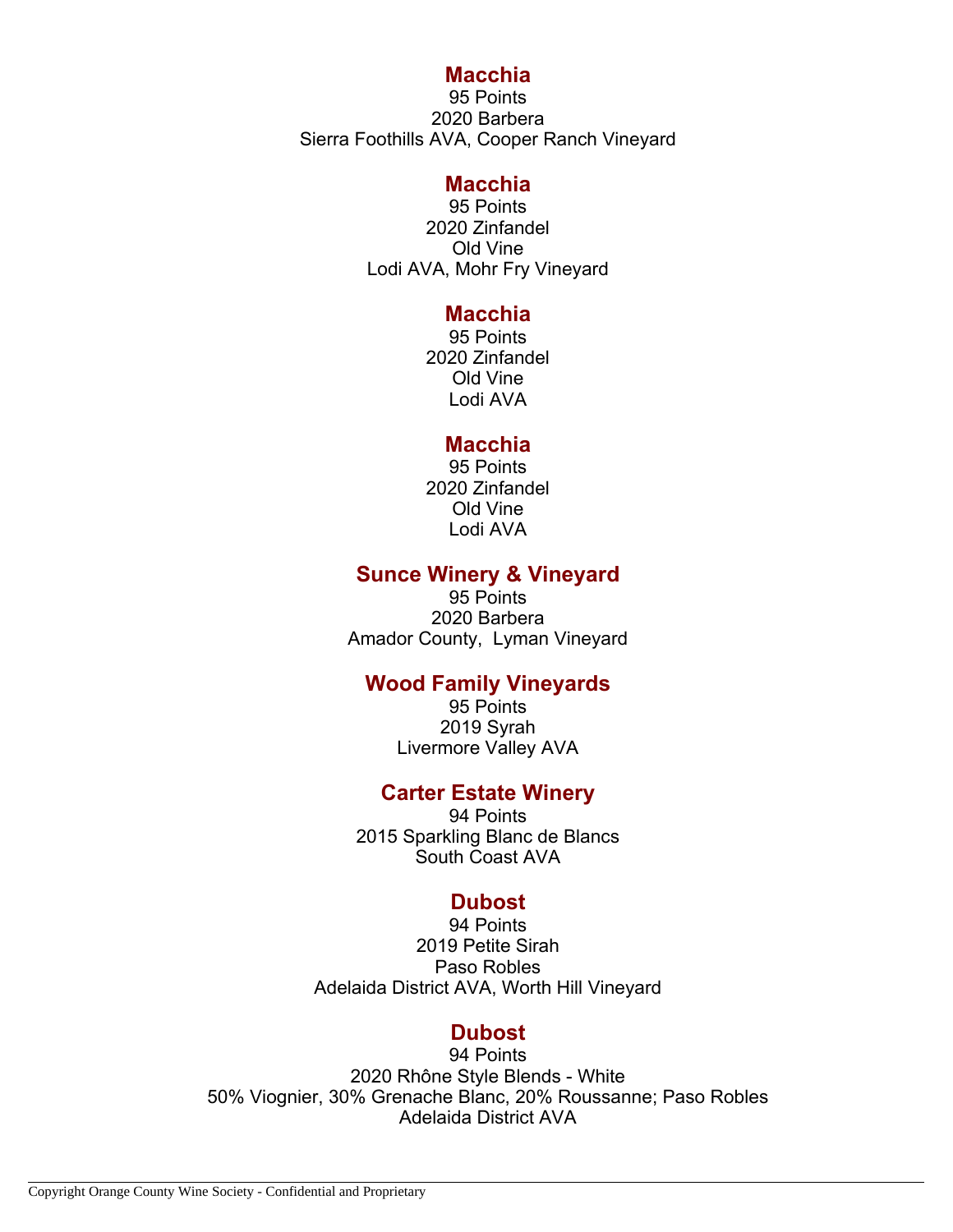# **Findleton Estate Winery**

94 Points 2018 Petite Sirah El Dorado County, Thor Vineyard

### **Francis Ford Coppola Diamond Collection**

94 Points 2021 Sauvignon Blanc Sonoma County

### **Gibson Wine Company**

94 Points NV Sherry 60% Rubi Red, 25% Zinfandel, and 15% Ruby Cabernet with High Proof California

### **Halter Ranch**

94 Points 2019 Meritage Red 60% Cabernet Sauvignon, 23% Malbec, 17% Petit Verdot, Ancestor, Estate Reserve Adelaida District AVA

# **J. Lohr Vineyard Series**

94 Points 2020 Cabernet Sauvignon Cabernet Sauvignon Paso Robles AVA

### **Lewis Grace**

94 Points 2019 Souzão **Estate** El Dorado County

# **McClain Cellars**

94 Points 2020 Malbec Reserve, 100% Malbec Santa Ynez Valley AVA

# **Milliaire Winery**

94 Points 2018 Vintage Port Zinfandel port Sierra Foothills AVA

#### **Orange Coast Winery**

94 Points NV Other Fortified 86% Zinfindel, 7% Petite Sirah, 7% Grenache California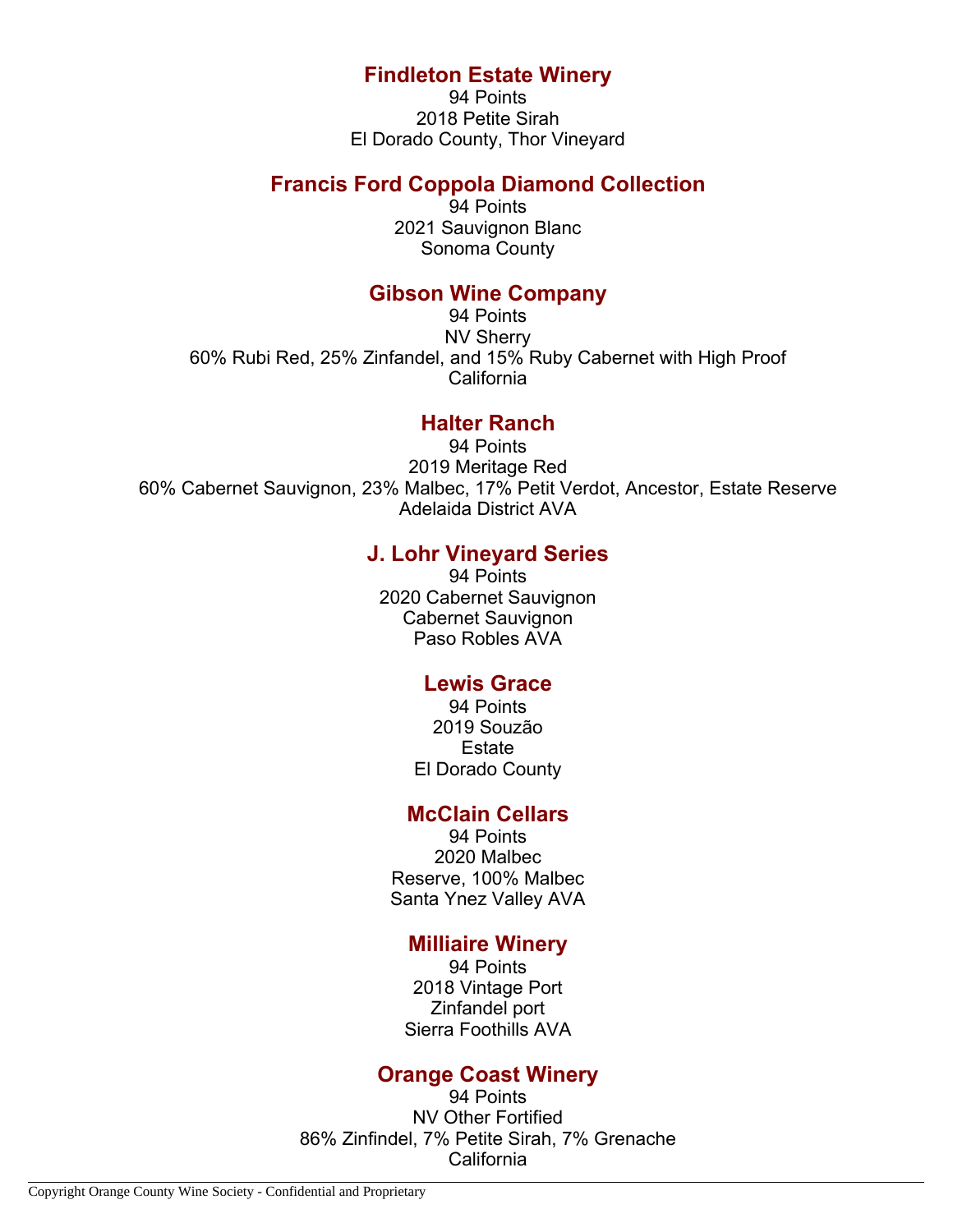#### **Oso Libre**

94 Points 2018 Cabernet Sauvignon 100% Estate Cabernet Sauvignon California

#### **Pennyroyal Farm**

94 Points 2019 Pinot Noir Anderson Valley AVA

#### **Rancho Sisquoc**

94 Points 2020 Sylvaner 100% Sylvaner Estate Grown, Produced and Bottled Santa Barbara County, Flood Family Vineyards

#### **Sculpterra Winery**

94 Points 2019 Cabernet Sauvignon Frankel Family Estate El Pomar District AVA, Frankel Family Estate Vineyard

# **Three Furies Wines**

94 Points 2019 Pinot Noir 100% Pinot Noir, small lot Santa Rita Hills AVA, Rancho La Vina Vineyard

#### **Vargas**

94 Points 2021 Rosé Rhône Varietals Grenache, Aromas of Strawberry, Raspberry, Lavender, Black Olive Paso Robles AVA

#### **Verde Vineyards**

94 Points 2019 Dornfelder 100% Verde Vineyards. Aged 17 months, 30% French Oak. Santa Clara Valley AVA

#### **Volatus Wine**

94 Points 2020 Tannat Paso Robles AVA, Hanson / Beato

#### **Carol Shelton Wines**

93 Points 2021 Chardonnay Sonoma County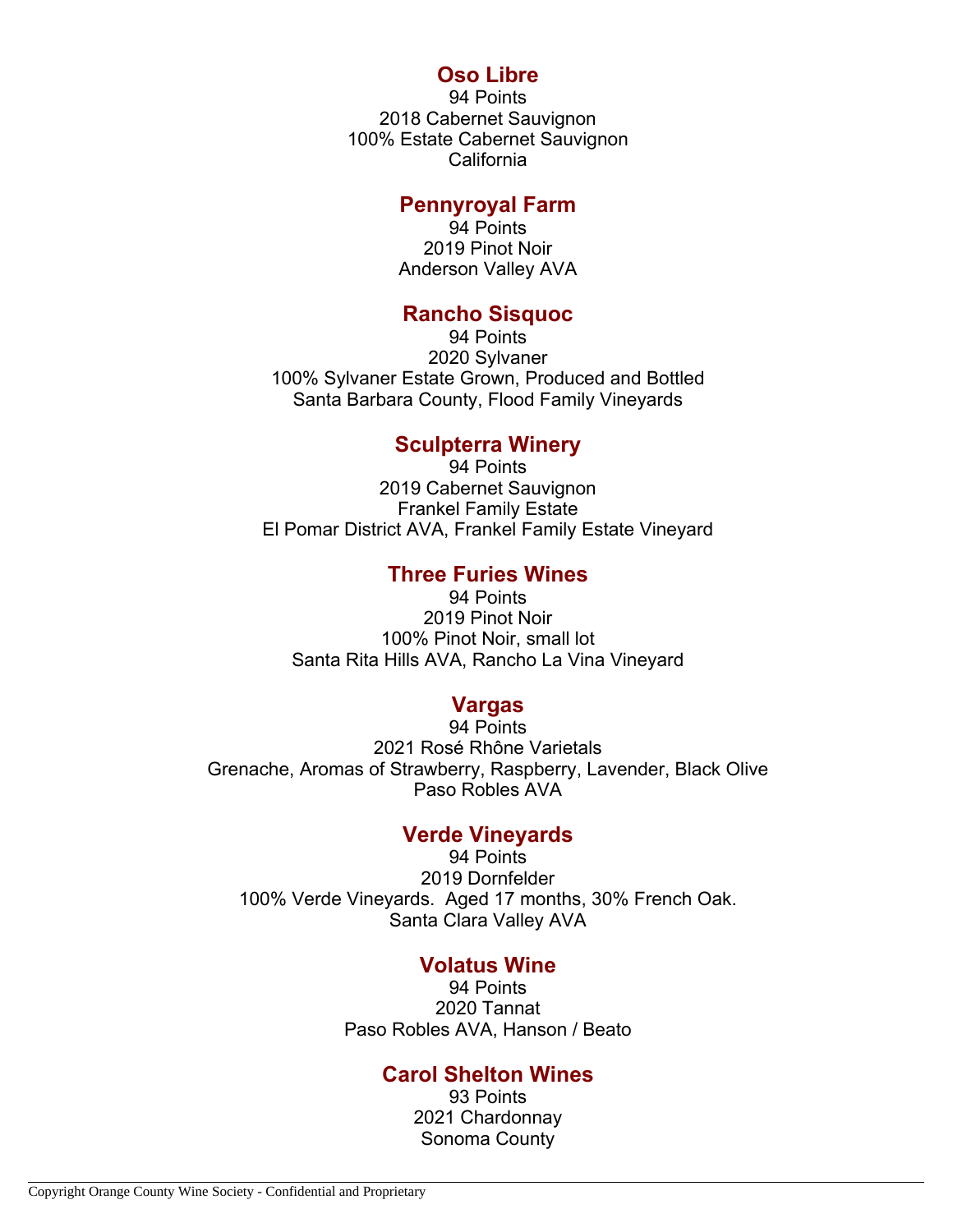# **Crystal Basin Cellars**

93 Points 2018 Sangiovese Reserve El Dorado AVA

# **Cypher**

93 Points 2017 Rhône Style CA Blends - Red 42% Syrah /0% Petite Sirah / 18% Mourvedre Paso Robles AVA

# **Foppiano Vineyards**

93 Points 2019 Proprietary Red 68% Tempranillo, 12% Petite Sirah, 9% Carignan, 6% Zinfandel, 5% Mourvedre California

### **Fortino**

93 Points 2019 Malbec Santa Clara Valley AVA

#### **Katali**

93 Points 2019 Cabernet Sauvignon 100% Cabernet Sauvignon, Napa Valley Coombsville AVA

#### **Lewis Grace**

93 Points 2019 Vintage Port Estate, Late Harvest Cabernet Sauvignon El Dorado AVA

#### **Macchia**

93 Points 2020 Zinfandel Sierra Foothills AVA, Grande Pere Vineyard

#### **Milliaire Winery**

93 Points 2019 Zinfandel Amador County

#### **Navarro Vineyards**

93 Points 2021 Gewürztraminer Anderson Valley AVA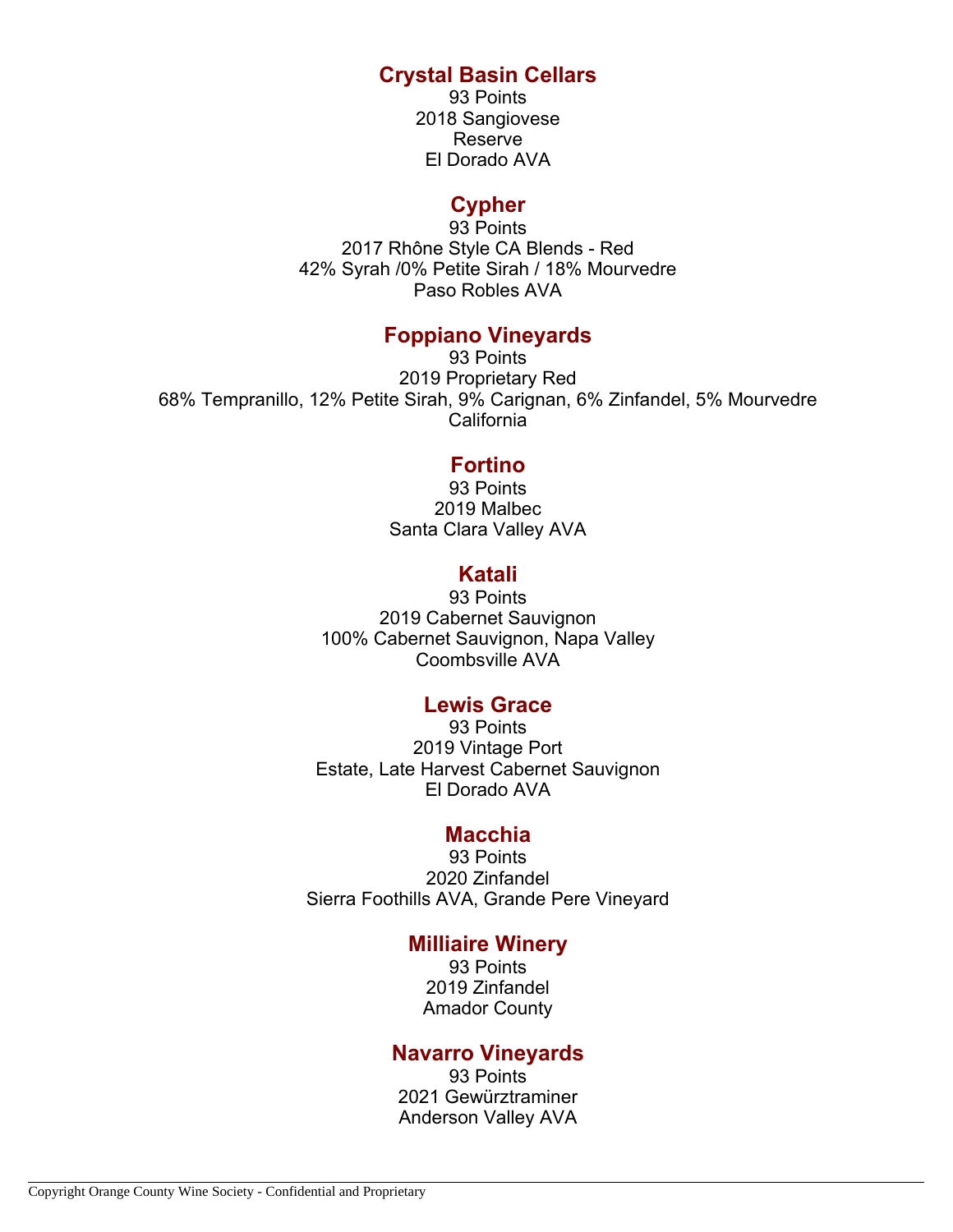#### **Oak Grove**

93 Points 2021 Viognier California

### **Oakstone Winery**

93 Points 2019 Mourvedre Reserve Fair Play AVA, De Cascabel Vineyard

#### **Rios-Lovell Estate Winery**

93 Points 2016 White Port Chardonnay Reserve Livermore Valley AVA

#### **Sculpterra Winery**

93 Points 2019 Italian Style Blends - Red 50% Primitivo, 40% Cabernet Sauvignon, 10% Merlot El Pomar District AVA, Frankel Family Estate Vineyard

#### **Sculpterra Winery**

93 Points 2021 Viognier El Pomar District AVA

#### **Sunce Winery & Vineyard**

93 Points 2020 Italian Style Blends - Red 56% Barbera & 44% Dolcetto San Francisco Bay AVA

#### **Trevor Grace**

93 Points 2020 Petit Verdot Estate El Dorado County

#### **Vargas**

93 Points 2019 Prop Red-Cab Sauv 80% Cabernet Sauvignon, 20% Tempranillo CS? Paso Robles AVA

#### **Vino Noceto**

93 Points 2018 Sangiovese 98% Sangiovese, 1% Barbera, 1% Petite Sirah; Estate-grown fruit Shenandoah Valley AVA